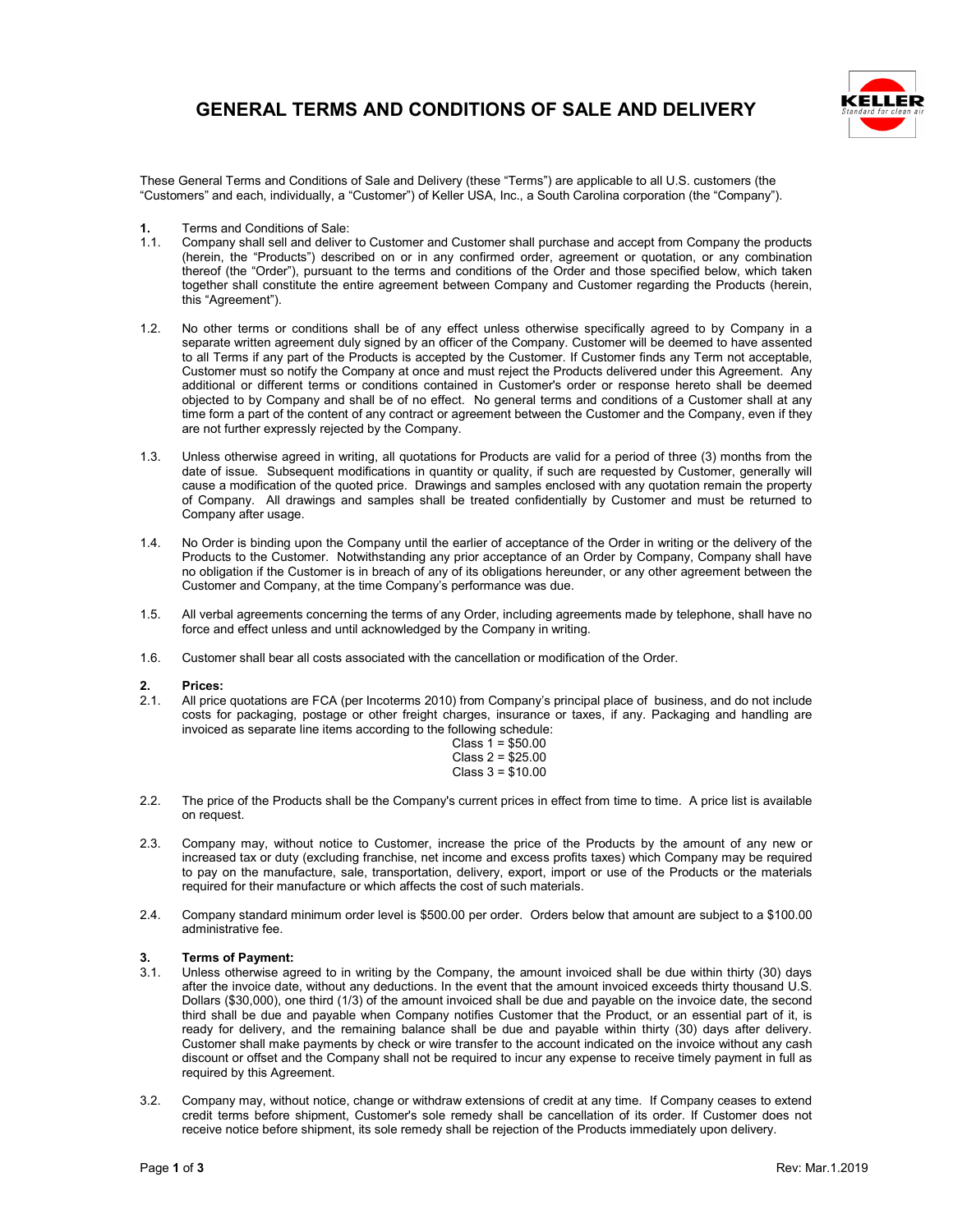- 3.3. If the Customer fails to make payment on or before the date required, Customer shall pay interest to the Company at the rate of one and one-half percent (1.5%) per month or such lesser amount permitted by law. The specification or charging of interest shall not be deemed an agreement to extend credit.
- 3.4. If Customer fails to observe these Terms or the terms of any other agreements between Company and Customer, or if Customer becomes insolvent, all balances then due and owing to the Company shall become due immediately, notwithstanding any agreed upon payment periods. Any Orders that have been confirmed by the Company, but not yet filled, shall in such cases become cancelable at the sole discretion of Company.
- 3.5. Customer does not enjoy a right of set-off under any circumstances.

# **4. Delivery Terms:**

- Title to and risk of loss for the Products shall pass to Customer upon delivery thereof to any common carrier at Company's site.
- 4.2. Customer will be billed for and shall pay all freight, transportation, shipping, insurance and handling charges, duties, and taxes, including any applicable VAT, sales, personal property, *ad valorem*, and other taxes, duties, levies or charges imposed by any governmental authority, irrespective of whether applicable law makes such items the responsibility of the buyer or seller, but excluding any taxes payable by Company with respect to its net income.
- 4.3. Customer, shall, subject to Company's available facilities at the shipping point, determine the type of transportation and shall notify Company thereof at the time Customer places each Order. If Customer shall fail to so notify Company, Company or its agent may select any commercial air, ship, motor or rail carrier or any combination thereof for the transportation of the Products. Company will make deliveries of the Products in the quantities ordered as near as reasonably possible to Customer's requested delivery dates.
- 4.4. Company shall use its reasonable efforts to deliver the Products to Customer by the agreed upon date. However, except in cases of Company's willful misconduct or gross negligence, Company shall not be liable to Customer for delays in delivery or damage to the Products while in transit, irrespective of whether Company or Customer determined the mode of transportation.
- 4.5. In cases of deliveries of Products manufactured to Customer's specification ("Special Orders") and unless otherwise agreed to in writing, all tools, models, plans, blueprints or other devices and/or documents used and/or developed by Company (the "Tools") in order to fulfill any Order or Special Order are the property of the Company, even if the cost of development and/or manufacturing of such tools, models, plans, blueprints or other devices and/or documents was wholly or partially borne by the Customer.

# **5. Security Interest:**<br>5.1. As security for the

- As security for the timely payment and performance of all Customer's indebtedness to Company, Customer hereby grants to the Company a first priority security interest in the Products following delivery thereof to Customer ("Collateral"). Such Interest shall remain in force until payment in full of the entire purchase price for the Products and any other amounts due to the Company by Customer.
- 5.2. If so requested by Company, Customer shall deliver to Company, in form and substance satisfactory to Company, and duly executed as required by Company, financing statements and other security interest perfection documentation in form and substance satisfactory to Company, duly filed under the UCC in all jurisdictions as may be necessary, or in Company's opinion, desirable, to perfect Company's security interest and lien in the Collateral, in order to establish, perfect, preserve and protect Company's security interest as a legal, valid and enforceable security interest and lien, and all property or documents of title, in cases in which possession is required for the perfection of Company's security interest.

### **6. Force Majeure:**

- Company shall not be liable to Customer or any other person for any failure or delay in the performance of any obligation under this Agreement due to events beyond its reasonable control, including, but not limited to, fire, storm, flood, earthquake, explosion, accident, acts of the public enemy, wars, riots and public disorder, sabotage, strikes, lockouts, labor disputes, labor shortages, work slowdown, stoppages or delays, shortages or failures or delays of energy, materials, supplies or equipment, transportation embargoes or delays, acts of God, breakdown in machinery or equipment, and, except as otherwise set forth in this Agreement, acts or regulations or priorities of the federal, state or local governments.
- 6.2. Customer shall not be liable to Company or any other person for any failure or delay in the performance of any obligation under this Agreement due to events beyond its reasonable control, including, but not limited to, fire, storm, flood, earthquake, explosion, accident, acts of the public enemy, wars, riots and public disorder, sabotage, strikes, lockouts, labor disputes, labor shortages, work slowdown, stoppages or delays, shortages or failures or delays of energy, materials, supplies or equipment, transportation embargoes or delays, acts of God, breakdown in machinery or equipment, and, except as otherwise set forth in this Agreement, acts or regulations or priorities of the federal, state or local governments.
- 6.3. When the event operating to excuse performance by either party shall cease, this Agreement shall continue in full force until all deliveries have been completed.